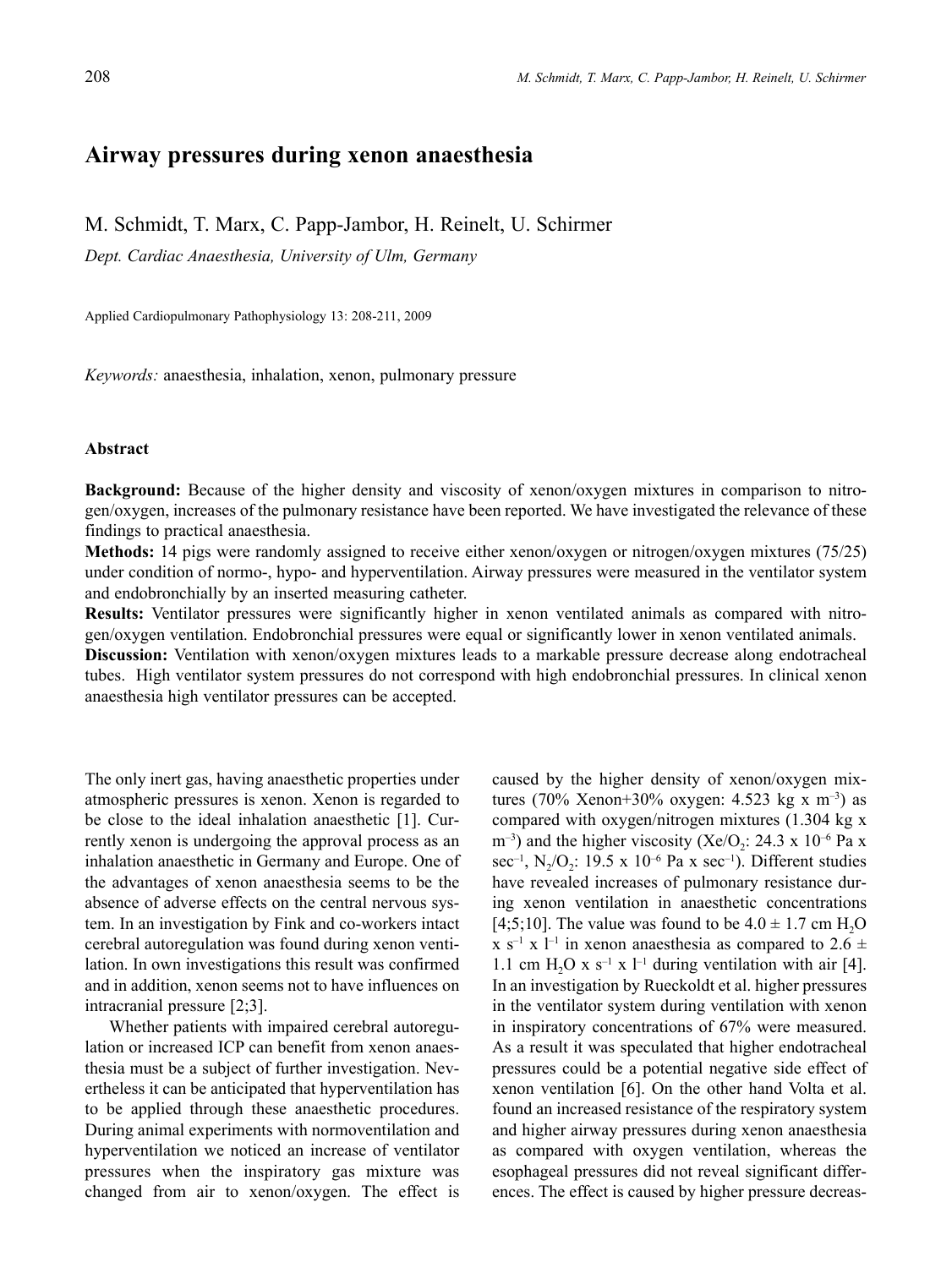es along endotracheal tubes in xenon anaesthesia as compared with nitrous oxide anaesthesia [7]. This effect could lead to a reduced endobronchial pressure during inspiration. To assess the effect under routine anaesthetic conditions, we measured airway pressures at the ventilator side of the endotracheal tube (ETT) and have compared them with values, measured with a pressure measuring catheter being introduced into the trachea.

## **Methods**

#### *Anaesthesia*

After approval of the Animal Care Commission, 14 pigs (German Landrace,  $45.5$ ,  $SD \pm 4$  kg body weight) were studied. The investigation was carried out in the central animal research facility of the University of Ulm. Each animal was fastened over night with free access to water. The animals were premedicated with intramuscular azaperone 4 mg (Stresnil®, Janssen-Cilag, Neuss, Germany) and atropine 1.5 mg (Atropinsulfat®, Braun AG, Melsungen, Germany). Anaesthesia was induced with 8 mg/kg pentobarbital sodium (Narkodorm-n®, Alvetra GmbH, Neumunster, Germany) and 0.3 mg buprenorphine (Temgesic®, Essex Pharma, Munchen, Germany) administered *via* an ear vein. The animal was rested in the dorsal recumbent position and the trachea was intubated during spontaneous respiration. A Ruesch PVC tube I.D. 9.0 mm was used in each animal. For adaptation to the ventilator a single intravenous dose of 0.1 mg/kg pancuronium bromide (Pancuronium®, Curamed Pharma, Karlsruhe, Germany) was administered. Neuromuscular relaxation was not repeated during anaesthesia. Volume controlled ventilation was performed with a closed circuit anaesthesia device (Cicero, Dragerwerk Lubeck, Germany) with minute volume set to achieve normocapnia. Breathing frequency was 12 min–1 with an in/expiratory relation of 1:2. A PEEP of  $+$  3cm H<sub>2</sub>O was administerd.

The animals were randomly assigned to one of two groups to receive either 75% xenon in oxygen or 75% nitrogen in oxygen, respectively. An inspiratory concentration of 75% was chosen to administer the tested substance in the highest concentration, possibly suitable for anaesthesia. After the trachea was intubated, anaesthesia was maintained with a constant infusion of  $0.2$  mg x kg<sup>-1</sup> x min<sup>-1</sup> of pentobarbital and  $0.2\mu$ g x kg-1 x min–1 buprenorphine. The rate of infusion was

adapted to the level of anaesthesia. The level of anaesthesia was assessed using a bispectral EEG monitor. Special care was taken to hold anaesthetic depth close to a target BIS level of 50, which is regarded to be sufficient in humans and animals [8;9]. Ringer's lactate solution was infused at a rate of 8ml x  $kg^{-1}$  x h<sup>-1</sup> with an infusion pump (Infusomat, Braun, Melsungen, Germany). Body temperature (blood temperature) was recorded from the thermistor of the pulmonary artery catheter and was maintained constant using a heating blanket. During instrumentation of the animals controlled ventilation was performed using room air. Inspiratory and expiratory xenon concentrations were measured by mass spectrometry (Xenotec 2000, Leybold Heraeus, Köln, Germany). The response time of the device is 8 ms, the accuracy is 0.01 Vol %. Inspiratory and expiratory concentrations of nitrous oxide, oxygen and carbon dioxide were measured with a Draeger PM 8020 infrared monitor. Measuring time of this device is 280 ms, accuracy is 0.2 Vol %.

Measurement of airway pressures pre-ETT was carried out using the measuring system of the ventilator. The accuracy is given by 1%. Post-ETT pressures were measured with an electronic pressure measuring device Digitron P 200 (Farnell Electronic, Grünwald, Germany). Accuracy of the device is certified to be 0.2% of the measured value. Pressure values were obtained using a 4mm (outer diameter) PVC-catheter, which was introduced into the bronchoscope inlet of the ETT-connector and rendered gas-tight using silicon-rubber-glue. Gas-tightness was tested by blocking the system in a glass tube and applying pressures of 80 cm H<sub>2</sub>O without increases of the system's leakage. The catheter was placed to be at 2 cm beyond the end of the ETT. The device is giving digital values at intervals of 1/1000 sec. Possible obstruction of the catheter by mucous substances is visible by the absence of changes in the measured values. In addition, all catheters were inspected after the experiments for possible obstructions, which did not occur.

During the experiment we recorded Bispectral Index (Aspects A 2000, Aspect Medical Systems Inc., Natick, MA, USA), body temperature, ECG, inspiratory oxygen concentration, endtidal  $CO<sub>2</sub>$ -concentration and minute volume.

Blood gases were controlled by online measuring of expiratory  $CO<sub>2</sub>$ -concentrations and were verified by blood gas analysis, using a blood gas analyser in combination with a hemoximeter (ABL 700 / OSM 3, Radiometer, Copenhagen, Denmark), which was calibrated for porcine blood. Hyperventilation was applied for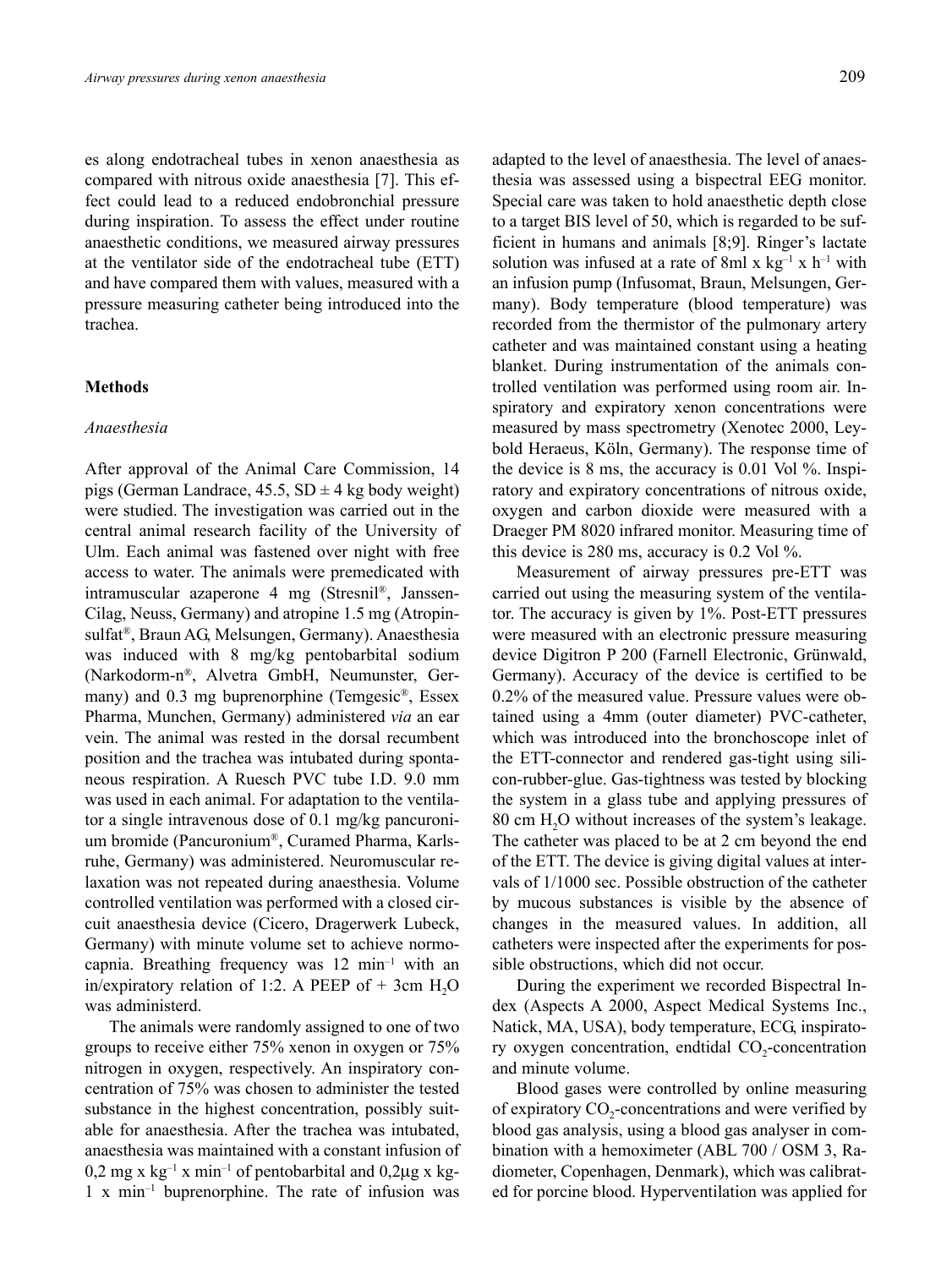10 minutes until a paCO<sub>2</sub> of 30 mmHg was reached. After a stabilization phase of 30 minutes, hypoventilation was proceeded until a paCO<sub>2</sub> of 50 mmHg was measured.

## *Statistical analysis*

The Mann-Whitney Rank Sum Test was used for statistical comparisons. A p-value of 0.05 was regarded to be statistically significant.

# **Results**

All haemodynamic parameters remained stable during the experiments. The mean preparation time was 3.5 hours  $\pm$  20 min. Therefore neuromuscular relaxation was not present during the investigation.

The values, measured in the ventilator system and at the end of the ETT are presented in Table 1.

#### **Discussion**

Due to experimental limitations of the study, it was not possible to register pressure/flow curves. The main finding of our study is that during xenon anaesthesia with normoventilation or hyperventilation significant higher pressures are measured in the ventilator system as compared with the pressures in the bronchial system and as compared with nitrogen/oxygen ventilation. These findings were reported in a study by Rueckoldt et al. In this study it was speculated, that the increase in ventilator pressures would lead to an elevated and potentially dangerous increase in pleural pressures [6]. In our investigation, the ventilator pressures did not correspond to pressures measured in the bronchial system. The result can be explained by the higher density and viscosity of xenon, leading to reduction of pressure along the endotracheal tube. Lachmann et al. reported a higher expiratory resistance of the lung at the end of xenon anaesthesia. On the other hand, no differences were found as compared with nitrous oxide anaesthesia [10]. In an investigation by Volta et al. increased resistances of the respiratory system were found in patients during ventilation with xenon/oxygen as compared with pure oxygen. Pressure drops in endotracheal tubes were calculated using different tube sizes and flows. Higher pressure drops at comparable flows and tube sizes were calculated for xenon anaesthesia as compared with anaesthesia using nitrous oxide/oxygen [7]. In our experiments we intended to investigate pressures under a strictly clinical situation using volume controlled ventilation to achieve different levels of paCO2. Different tube sizes were not used during our experiments because changing of tubes in not relaxated animals would have led to undesirable impairments of the experimental protocols. These influences already have been described in the investigation by Volta et al. and can be confirmed by our results comparing xenon/oxygen with nitrogen/ oxygen mixtures. Comparing pressure differences during xenon anaesthesia with those found during ventilation with nitrogen/oxygen, the losses of pressure in the xenon group were approximately 2.5-fold higher as compared with the control group. Zhang and coworkers like Calzia and co-workers, using the formula of Poiseuille, calculated an 1.5-fold higher decrease of airway pressures during xenon anaesthesia as compared to air ventilation [4;5]. In our investigation, the pressure differences along the endotracheal tube in xenon anaesthesia were found to be higher. A possible explanation for that finding is that in curved tubes the

*Table 1. Maximum* ( $P_{max}$ ) and mean ( $P_{mean}$ ) airway pressures (cmH<sub>2</sub>O) in the ventilator system (pre ETT) and the bronchial side of the endo*tracheal tube (post ETT) during xenon (Xe) anaesthesia and anaesthesia in nitrogen/oxygen (N2).*

|                  | $P_{max}$                    | $P_{max}$                 | $P_{mean}$                 | $P_{mean}$             |
|------------------|------------------------------|---------------------------|----------------------------|------------------------|
|                  | pre ETT                      | post ETT                  | pre ETT                    | post ETT               |
| Normoventilation | $XE: 32.0 (30.5-33.5)$ *     | $XE: 14.5(14.0-16.0)$     | $XE: 26.0 (24.0-26.0)^*$   | $XE: 4.0 (4.0-4.0)$    |
|                  | $N_2$ : 25.5 (25.0-27.0)     | $N_2$ : 17.5 (17.0-22.0)* | $N_2$ : 20.5 (10.0 – 22.0) | $N2: 4.5 (4.0-5.0)$    |
| Hyperventilation | Xe: $48.0 (47.25 - 56.75)^*$ | XE: 17.0 (15.25-20.0)     | $XE: 42.0 (32.0-43.5)^*$   | $XE: 4.0 (4.0-5.0)$    |
|                  | $N2: 37.0 (28.5-38.0)$       | $N_2$ : 20.0 (19.5-27.0)* | $N2: 24.0 (12.0-26.5)$     | $N2: 5.0 (5.0-5.25)^*$ |
| Hypoventilation  | $XE: 26.5 (24.0-28.0)$ *     | $XE: 14.0 (12.0-14.0)$    | $XE: 23.0 (18.0-24.0)^*$   | $XE: 4.0 (3.0-4.0)$    |
|                  | $N_2$ : 21.0 (20.25-23.25)   | $N2: 14.0 ((13.5-15.0)$   | $N2: 12.0 (8.0-15.5)$      | $N_2$ : 4.0 (2.0-4.0)* |

\* Significant, p< 0.05.